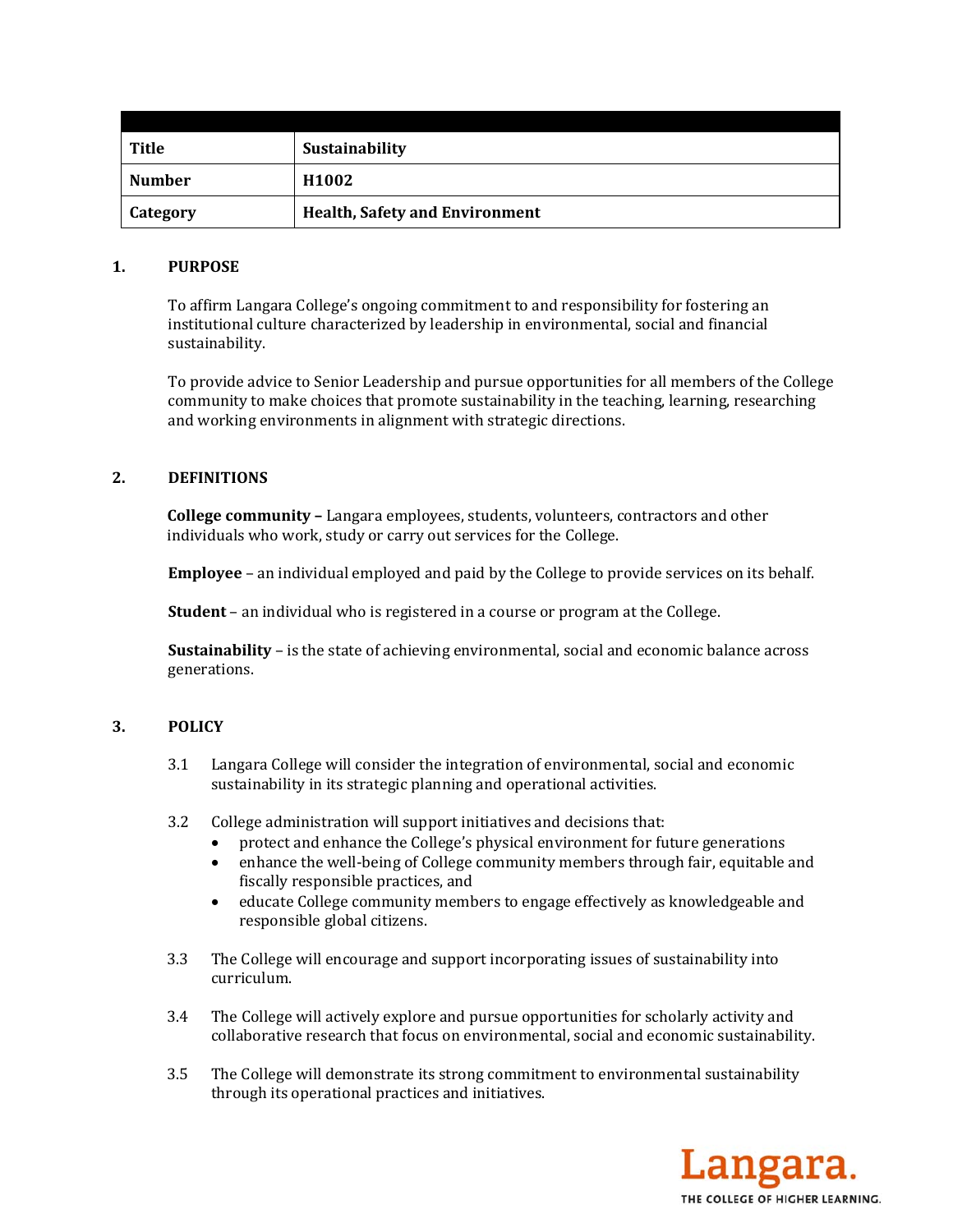3.6 A Sustainability Advisory Committee is established by this policy (as identified in Appendix I). The Committee will be composed of representatives from the College's faculty, staff, administration and students. The Committee is responsible for advising the Senior Leadership Team on sustainability in academic and operational matters, advocating for sustainability, and facilitating and enabling sustainability projects when they are approved.

# **4. RESPONSIBILITY**

For inquiries relating to this policy, contact the Vice-President, External Development.

## **5. REGULATIONS/PROCEDURES**

Appendix I - Sustainability Advisory Committee Terms of Reference

| <b>History/Revision</b> |                   |  |
|-------------------------|-------------------|--|
| Origination Date        | November 21, 2017 |  |
| <b>Amendment Date</b>   | Not applicable    |  |
| Next Review Date        | November 21, 2018 |  |